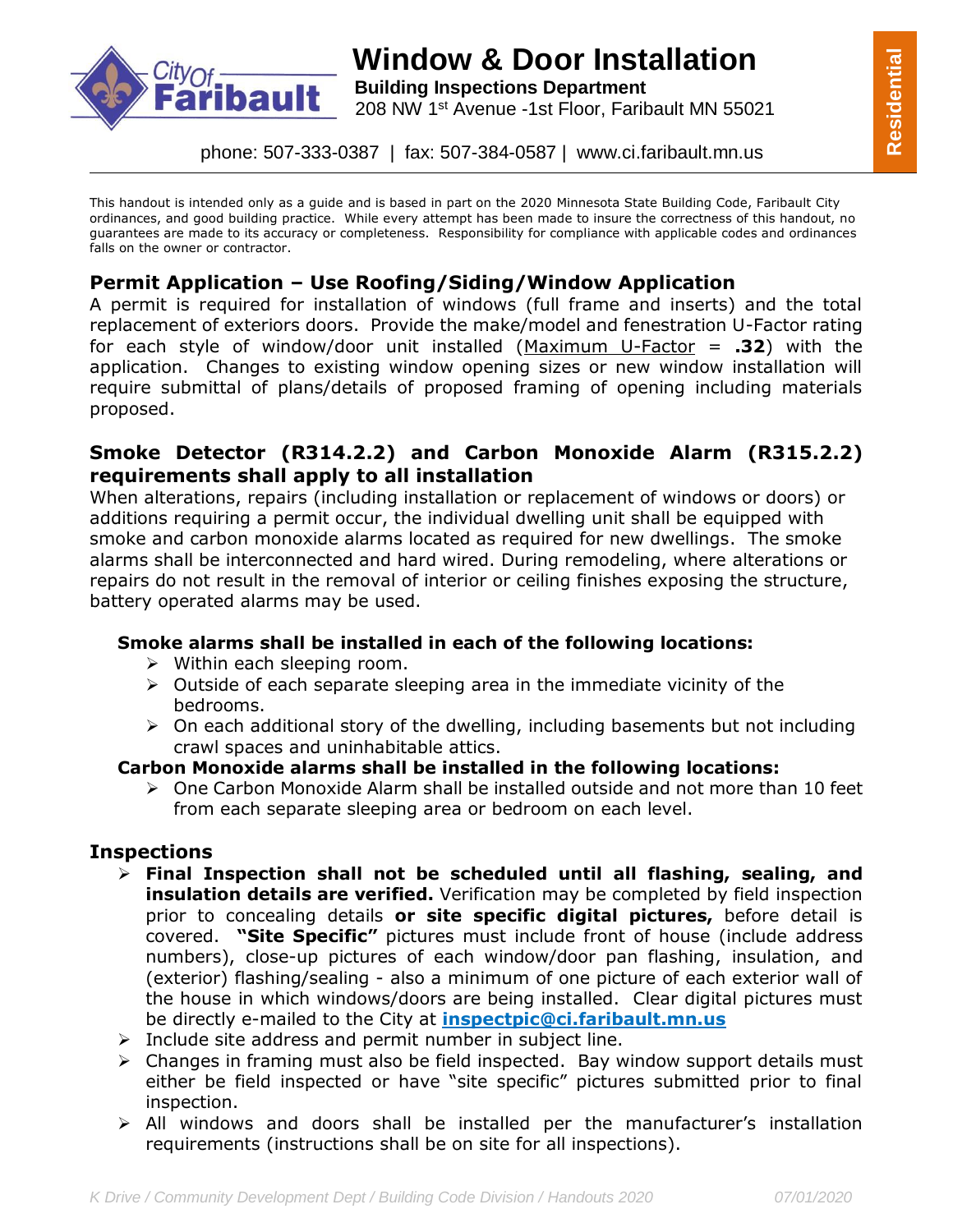# **R703.4 Flashing**

Approved corrosion-resistant flashing shall be applied shingle-fashion in such a manner as to prevent entry of water into the wall cavity or penetration of water to the building structural framing components. The flashing shall extend to the surface of the exterior wall finish. Approved corrosion-resistant flashing shall be installed at all of the following locations:

- Exterior window and door openings. Flashing at exterior window and door openings shall extend to the surface of the exterior wall finish or to the water-resistive barrier for subsequent drainage.
- Under and at the ends of masonry, wood, or metal copings and sills.
- Continuously above all projecting trim.
- Where exterior material (trim, brick-mould, etc.) intersects the siding in other than a vertical line.

# **R703.4.1 Pan Flashing of Windows and Doors (New Install Only)**

A pan flashing shall be provided under all exterior windows and doors. Pan flashing shall be sloped to drain water to the exterior surface of a weather-resistive barrier or flat with sealed back dam and side dams to prevent re-entry of water into the wall cavity or onto interior finishes, and maintain the thermal envelope of the building. Pan flashing made from metal must be thermally isolated from interior surfaces.

## **R703.8.5 Flashing-Exterior Plaster/Masonry/Stucco Locations**

Flashing shall be located beneath the first course of masonry above finished ground level above the foundation wall or slab and at other points of support, including structural floors, shelf angles and lintels when masonry veneers are designed in accordance with Section R703.8. See section R703.4 of the MN State Residential Code for additional requirements.

## **Table R402.4.1.1 Air Barrier and Insulation Installation Criteria**

Insulation shall be installed to maintain permanent contact with the underside of subfloor decking. The minimum R-value required under floors, including cantilevered floors (such as a bay window or bump-out area) is R-30. The air barrier shall be installed at any exposed edge of insulation. All breaks or joints in the air barrier must be sealed (Air Barrier: Material(s) assembled and joined together to provide a barrier to air leakage through the building envelope. It may be a single material or a combination of materials). The space between window/door jambs and framing shall be sealed. Air-permeable insulation shall not be used as a sealing material.

## **R402.4.3 Fenestration Air Leakage**

Windows, skylights and sliding glass doors shall have an air infiltration rate of no more than 0.3 cubic feet per minute per square foot, and swinging doors no more than 0.5 cubic feet per minute per square foot. These items must be labeled by the manufacturer to meet the standards according to NFRC 400, or AAMA/WDMA/CSA 101/I.S.2/A440.

#### **R310 Emergency Escape and Rescue Openings**

Refer to the City of Faribault "Emergency Escape" handout or Section R310 of the MN State Residential Code for requirements.